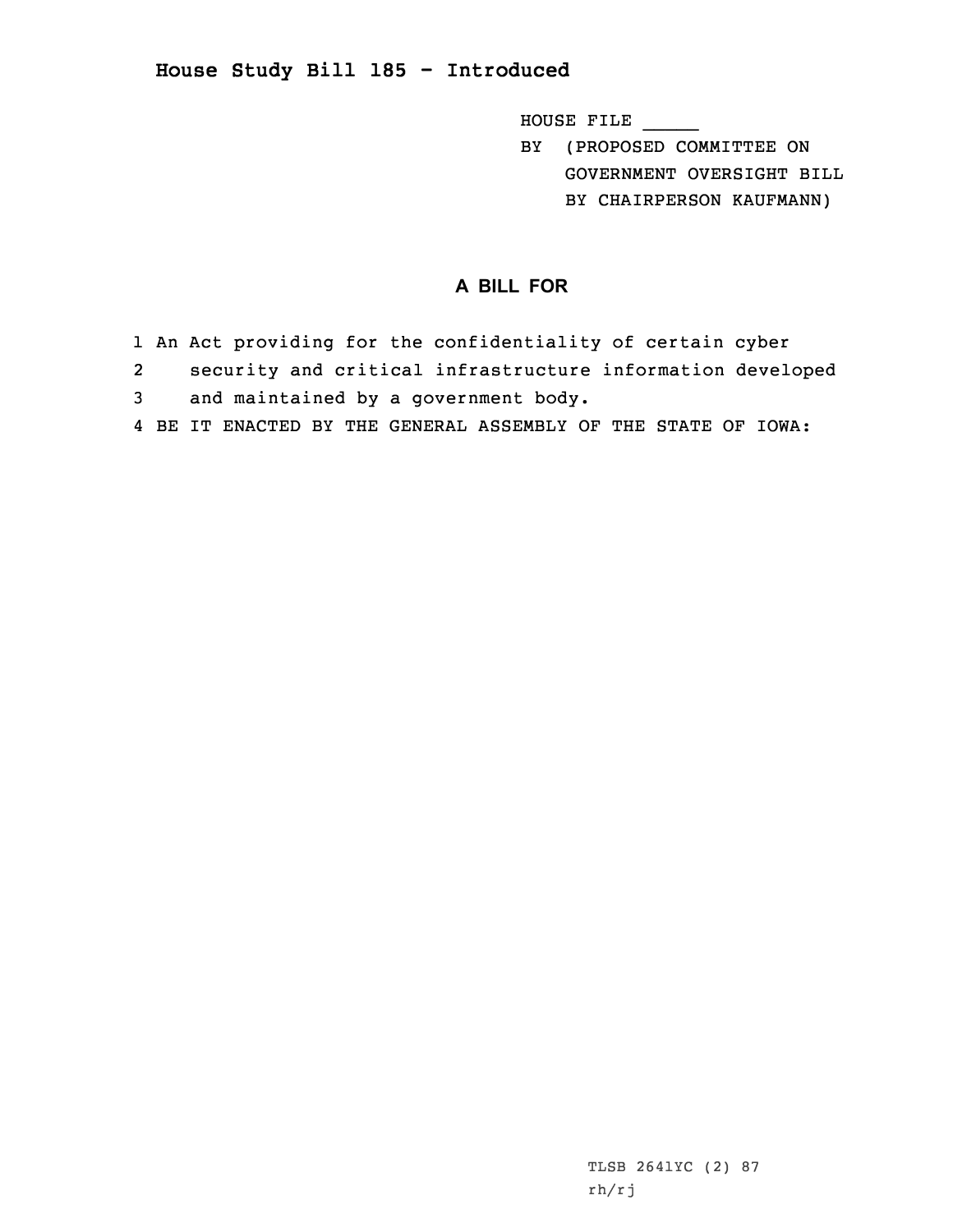1 Section 1. Section 22.7, subsection 50, Code 2017, is 2 amended to read as follows:

 50. Information concerning cyber security, critical infrastructure, security procedures, or emergency preparedness 5 information developed and maintained by a government body for the protection of governmental employees, visitors to the government body, persons in the care, custody, or under the control of the government body, or property under the jurisdiction of the government body, if disclosure could reasonably be expected to jeopardize such employees, visitors, persons, or property.

12 *a.* (1) Such information includes but is not limited to information directly related to vulnerability assessments; information contained in records relating to security measures such as security and response plans, security codes and combinations, passwords, restricted area passes, keys, and security or response procedures; emergency response protocols; and information contained in records that if disclosed would significantly increase the vulnerability of critical physical systems or infrastructures of <sup>a</sup> government body to attack.

21 (2) For purposes of this subsection, *"information concerning* 22 *cyber security"* includes but is not limited to information 23 relating to cyber security defenses, threats, attacks, or 24 general attempts to attack cyber system operations.

 *b.* This [subsection](https://www.legis.iowa.gov/docs/code/2017/22.7.pdf) shall only apply to information held by <sup>a</sup> government body that has adopted <sup>a</sup> rule or policy identifying the specific records or class of records to which this subsection applies and which is contained in such <sup>a</sup> record. EXPLANATION

30 **The inclusion of this explanation does not constitute agreement with** <sup>31</sup> **the explanation's substance by the members of the general assembly.**

32 This bill provides for the confidentiality of certain cyber 33 security and critical infrastructure information developed and 34 maintained by <sup>a</sup> government body.

-1-

35 Under current law, information concerning security

LSB 2641YC (2) 87  $rh/rj$   $1/2$